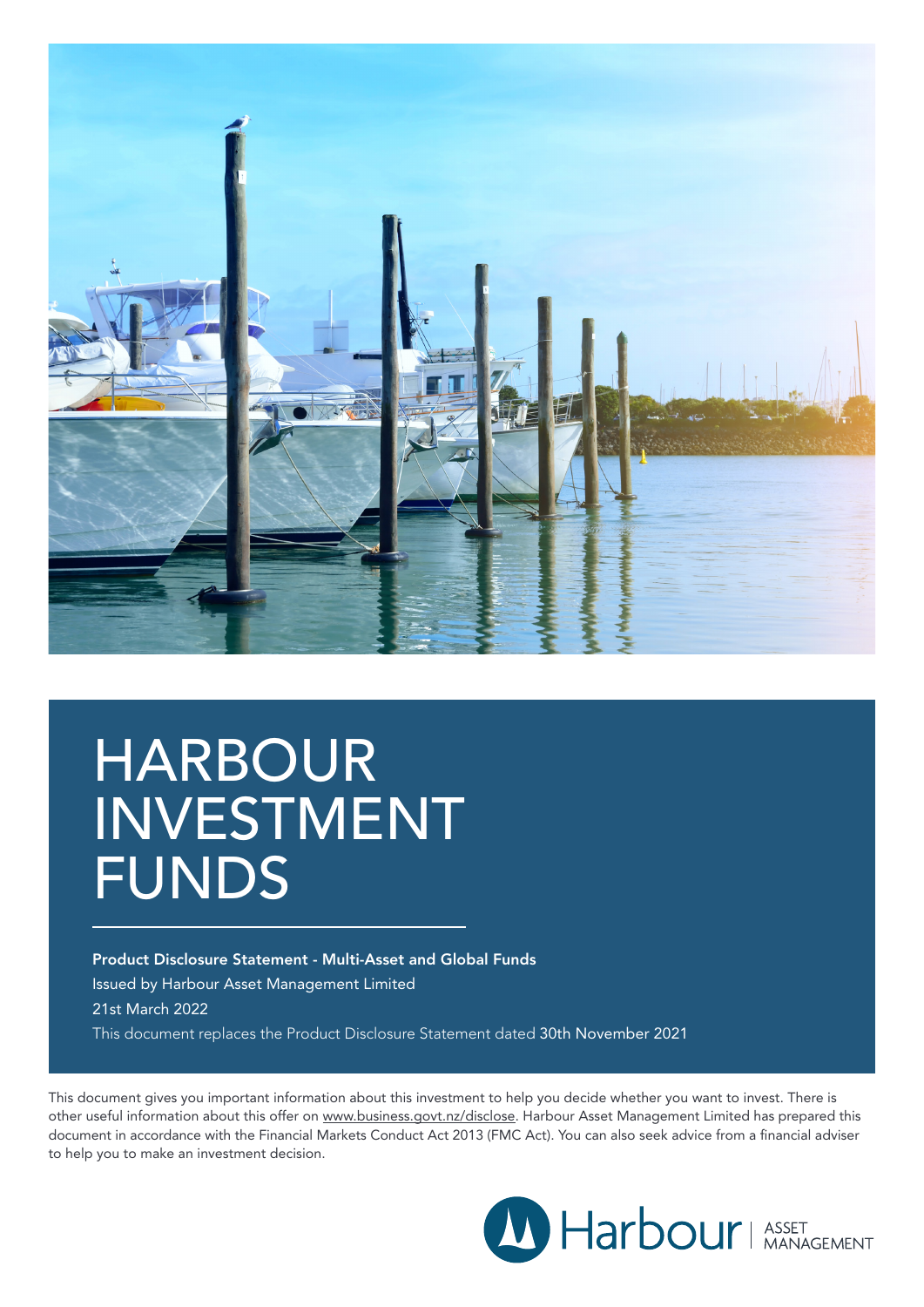# <1.Key>information summary

## What is this?

This is a managed investment scheme. Your money will be pooled with other investors' money and invested in various investments. Harbour Asset Management Limited (Harbour, we, us or our) will invest your money and charge you a fee for our services. The returns you receive are dependent on our investment decisions (and, where applicable, those of our carefully selected external managers, such as in the case of the Harbour T. Rowe Price Global Equity Fund, and Harbour T. Rowe Price Global Equity Fund (Hedged) its investment manager T. Rowe Price Australia Ltd) and the performance of the investments. The value of those investments may go up or down. The types of investments and the fees you will be charged are described in this document.

Investment into the Funds is related to the size of your investment, and whether you require personalised financial advice. See our website: www.harbourasset.co.nz/invest-with-us for more details.

The Funds are available via a Portfolio Investor Proxy (PIP) or custodial service. The PIP or custodial service invests in the Funds on your behalf and is therefore the investor to us. In some instances, references in this document to "you" are referring to the PIP or custodial service you or your financial adviser use. Different services have different requirements so throughout the document we refer to 'your service' which includes the PIP or custodial service you or your financial adviser use, if applicable. For more information please see "10. How to Apply".

For larger amounts, it may be possible for you to invest directly with Harbour if you do not require personalised financial advice. See our website: [www.harbourasset.co.nz/invest-with-us](http://www.harbourasset.co.nz/invest-with-us ) for more details.

### What will your money be invested in?

There are 5 funds (Funds) offered under this Product Disclosure Statement (PDS).

These investment options are summarised on the following page. More information about the investment target and strategy for each investment option is provided in "3. Description of your investment option(s)".

### Who manages the Harbour Investment Funds?

The Manager of the Funds is Harbour Asset Management Limited. See "7. Who is involved?" for more information about us.

### What are the returns?

The return on your investment comes from:

- any increase or decrease in the Fund's unit price, and
- any income distributions made from the Fund.

The Harbour Income Fund and Harbour Active Growth Fund intend to pay monthly distributions. The other Funds offered under this PDS do not distribute income; any accrued income for these Funds is reflected in each Fund's unit price. See "2. How does this investment work?" for more information.

### How can you get your money out?

You can withdraw some or all of your investment at any time by completing a signed withdrawal request and providing it to your financial adviser, PIP, custodial service or directly to Harbour as applicable. We can suspend or defer withdrawals in certain circumstances. We may suspend withdrawals or delay payments from a Fund if it is in the best interests of all investors in the Fund or to protect a Fund's Portfolio Investment Entity (PIE) status. See "2. How does this investment work?" for more information.

Your investment in the Funds can be sold but there is no established market for trading these financial products. This means that you may not be able to find a buyer for your investment.

### How will your investment be taxed?

Each Fund is a PIE.

The amount of tax you pay in respect of a PIE is based on your Prescribed Investor Rate (PIR). To determine your PIR, go to the IRD website [www.ird.govt.nz/roles/portfolio-investment](https://www.ird.govt.nz/roles/portfolio-investment-entities/using-prescribed-investor-rates)[entities/using-prescribed-investor-rates](https://www.ird.govt.nz/roles/portfolio-investment-entities/using-prescribed-investor-rates). See "6. What taxes will you pay?" for more information.

## Where can you find more key information?

We are required to publish quarterly updates for each Fund. The updates show the returns and the total fees actually charged to investors, during the previous year. The latest fund updates are available at [www.harbourasset.co.nz.](www.harbourasset.co.nz) We will also give you copies of these documents on request.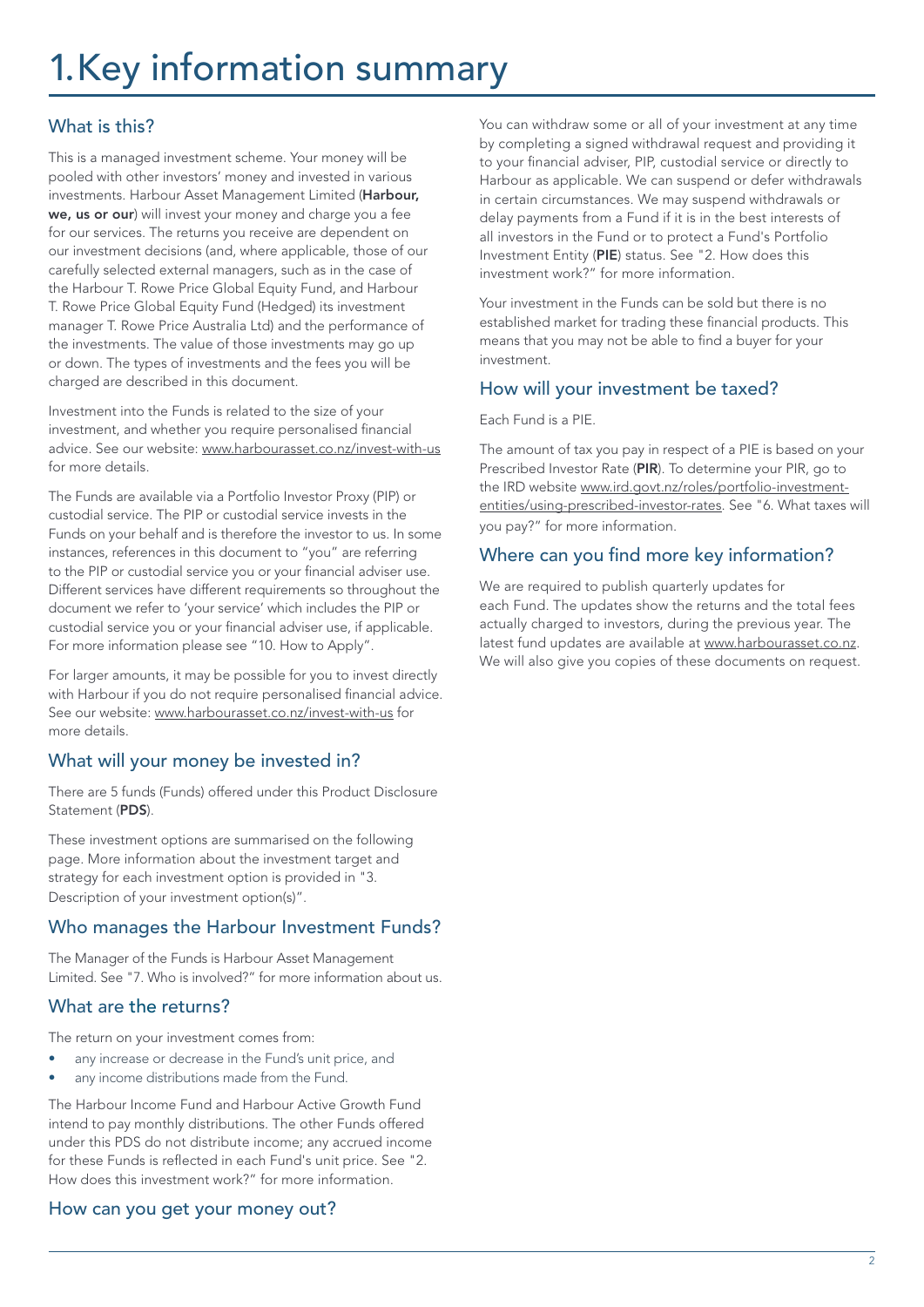| <b>FUND</b><br><b>NAME</b>                                                                                                                                                                                                                                                                                                               | <b>DESCRIPTION</b>                                                                                                                                                                                                                                                                                                                                                                                                                                                                                                                                                                                                                                                                | <b>RISK INDICATOR</b>                                                                                                     | <b>ANNUAL FUND</b><br><b>CHARGES</b><br>(ESTIMATE)<br>EX. GST                                   |  |
|------------------------------------------------------------------------------------------------------------------------------------------------------------------------------------------------------------------------------------------------------------------------------------------------------------------------------------------|-----------------------------------------------------------------------------------------------------------------------------------------------------------------------------------------------------------------------------------------------------------------------------------------------------------------------------------------------------------------------------------------------------------------------------------------------------------------------------------------------------------------------------------------------------------------------------------------------------------------------------------------------------------------------------------|---------------------------------------------------------------------------------------------------------------------------|-------------------------------------------------------------------------------------------------|--|
| Harbour<br>Income Fund                                                                                                                                                                                                                                                                                                                   | The Fund is designed to give a favourable level of income. The Fund<br>invests predominantly in New Zealand investment grade fixed interest<br>securities and Australasian equities which pay a sustainable dividend<br>yield. Other tools, such as active management and scope to invest in<br>sub investment grade securities may also be used to enhance returns.                                                                                                                                                                                                                                                                                                              | <b>LOWER RISK</b><br><b>HIGHER RISK</b><br>3<br>$\overline{2}$<br>Potentially lower returns<br>Potentially higher returns | 0.63%<br>This Fund may also<br>charge a performance<br>fee. See page 8 for more<br>information. |  |
| Harbour<br>Active<br>Growth Fund                                                                                                                                                                                                                                                                                                         | The Fund is designed to provide investors with exposure to a<br>wide range of domestic and global assets. The Fund invests<br>approximately two thirds in growth assets such as shares, property<br>and infrastructure and approximately one third into more defensive<br>assets, predominantly investment grade bonds. The Manager will use<br>active management to enhance returns and manage downside risks.                                                                                                                                                                                                                                                                   | <b>LOWER RISK</b><br><b>HIGHER RISK*</b><br>5<br>Potentially lower returns<br>Potentially higher returns                  | 0.95%<br>This Fund may also<br>charge a performance<br>fee. See page 8 for more<br>information. |  |
| Harbour<br>Sustainable<br>Impact Fund                                                                                                                                                                                                                                                                                                    | The Fund is designed to provide investors with exposure to a<br>diversified range of global and domestic investments which make<br>a positive environmental or social impact while aiming to exceed<br>the return benchmark. All investments assessed against the United<br>Nations Sustainable Development Goals (SDGs). The Fund invests<br>approximately 60% invested in growth assets such as impact global<br>and domestic public and private equities and approximately 40% into<br>more defensive assets, predominantly impact and green bonds that<br>meet our research criteria. The Manager will use active management<br>to enhance returns and manage downside risks. | <b>LOWER RISK</b><br><b>HIGHER RISK*</b><br>Potentially higher returns<br>Potentially lower returns                       | 1.20%<br>This Fund may also<br>charge a performance<br>fee. See page 8 for more<br>information. |  |
| Harbour T.<br><b>Rowe Price</b><br><b>Global Equity</b><br>Fund**                                                                                                                                                                                                                                                                        | The Fund invests primarily in a portfolio of securities of companies<br>which are traded, listed or due to be listed, on recognised exchanges<br>and/or markets throughout the world. It may include securities of<br>companies traded on recognised exchanges of developing countries.<br>The Fund's foreign currency exposure is unhedged.                                                                                                                                                                                                                                                                                                                                      | <b>LOWER RISK</b><br><b>HIGHER RISK</b><br>5<br>Potentially lower returns<br>Potentially higher returns                   | 1.17%                                                                                           |  |
| Harbour T.<br><b>Rowe Price</b><br>Global<br><b>Equity Fund</b><br>(Hedged)                                                                                                                                                                                                                                                              | The Fund invests primarily in a portfolio of securities of companies<br>which are traded, listed or due to be listed, on recognised exchanges<br>and/or markets throughout the world. It may include securities of<br>companies traded on recognised exchanges of developing countries.<br>The Fund's foreign currency exposure is fully hedged to New Zealand<br>dollars.                                                                                                                                                                                                                                                                                                        | <b>LOWER RISK</b><br><b>HIGHER RISK*</b><br>5<br>Potentially lower returns<br>Potentially higher returns                  | 1.19%                                                                                           |  |
| See "4. What are the risks of investing?" for an explanation of the risk indicator and for information about other risks that are not included in the risk indicator.<br>To help you clarify your own attitude to risk, you can seek financial advice or work out your own risk profile at www.sorted.org.nz/tools/investor-kickstarter. |                                                                                                                                                                                                                                                                                                                                                                                                                                                                                                                                                                                                                                                                                   |                                                                                                                           |                                                                                                 |  |

\***NOTE** 1: A combination of actual Fund returns and market index returns have been used to determine the risk indicator for the Harbour Active Growth Fund (1-11-2019),<br>Harbour T. Rowe Price Global Equity Fund (Hedged) (1-1 The risk indicator may therefore provide a less reliable indicator of potential future volatility of these Funds.

\*\* NOTE 2: The T.Rowe Price Global Equity Growth Fund changed name to the Harbour T. Rowe Price Global Equity Fund on 1 October 2021.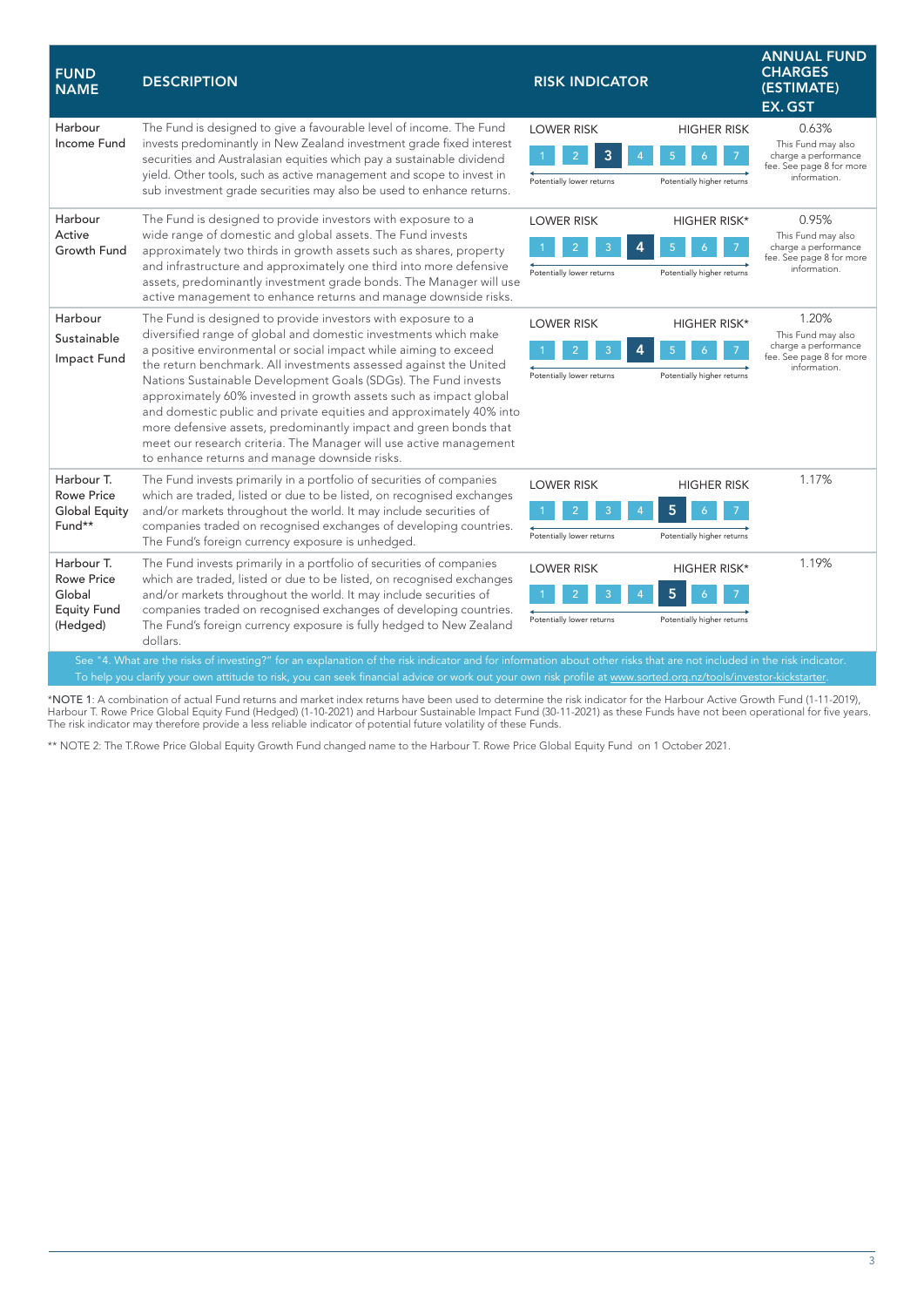# **Contents**

| Page |  |  |
|------|--|--|
|      |  |  |
|      |  |  |

| 3. Description of your investment option(s) 6 |
|-----------------------------------------------|
|                                               |
|                                               |
|                                               |
|                                               |
|                                               |
| 9. Where you can find more information  10    |
|                                               |



4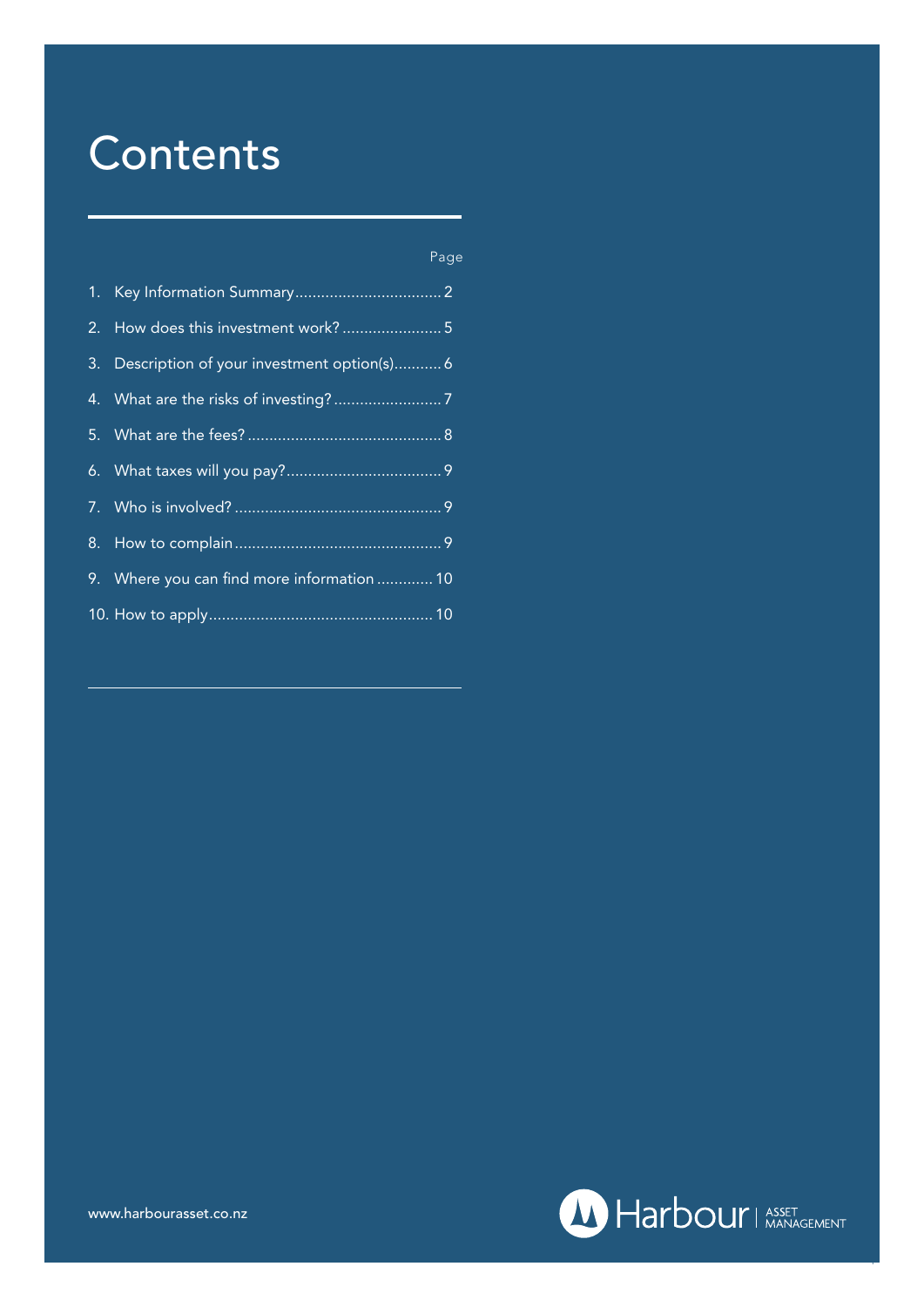# 2[.H](1.Key)ow does this investment work?

This PDS is an offer to purchase units in the Harbour Investment Funds. Each Fund is constituted within a managed investment scheme that is governed by the revised Harbour Trust Deed (dated 21 September 2016).

The money you invest buys units in the Fund or Funds you choose. Your money is held on trust and pooled with the money of other investors in the Fund. We use the money to purchase assets for the Fund on behalf of all the investors. Harbour investment professionals select and manage the assets in each of the Harbour Funds. Harbour carefully selects specialist external managers to manage assets outside of New Zealand and Australia. T. Rowe Price select and manage the assets in the Harbour T. Rowe Price Global Equity Fund and the Harbour T. Rowe Price Global Equity Fund (Hedged). Refer to "3. Description of your investment options" for more information.

Each Fund's assets are valued independently of us by Trustees Executors Limited (the Administration Manager). The price of each unit you receive depends on the value of the Fund at the time you invest. The purchase of units does not give you legal ownership of a Fund's assets, but gives you the right to return from the assets in the Fund. The unit price is calculated by dividing the net asset value of a Fund by the number of units the Fund has on issue. The unit price is calculated each business day and is rounded to four decimal places.

The value of units in a Fund fluctuates according to the changing value of the assets in which the Fund has invested. A change in the value of a Fund's assets affects the unit price of your units.

The number of units you have (your unitholding), when multiplied by the unit price, gives you the total value of your investment in any one Fund (although the impact of tax can result in a change in the number of units you hold, up or down, as the unit price is before tax). Each day, the previous day's unit prices for the Funds can be found on our website [www.](http://www.harbourasset.co.nz/performance/) [harbourasset.co.nz/p](http://www.harbourasset.co.nz/performance/)erformance/.

No assets of a Fund will be available to be applied to meet the liabilities of any other Funds managed by us.

The key benefits of investing in the Harbour Investment Funds are:

- •Diversification access to a widely diversified portfolio of securities in the relevant asset class. Diversification can assist with lowering the volatility and enhancing the potential returns of your investment in that asset class.
- •Professional investment management your investments are managed by experienced and proven investment teams.
- Independent governance oversight of the Funds by the New Zealand Guardian Trust Limited (Guardian Trust).
- •Responsible investing environmental, social and governance (ESG) factors are actively integrated in the analysis and construction of the funds by setting ethical exclusions and assessing investments through our proprietary survey, external research providers and engagement with company management and directors. Please refer to Statement of Investment Policy & Objectives (SIPO) for more information.

The return on your investment comes from:

• any increase or decrease in the unit price; and

• any income distributions made from the Fund.

#### **Distributions**

The Harbour Income Fund and Harbour Active Growth Fund intend to pay distributions monthly. The other Funds do not pay distributions.

The unit price of these Funds will generally drop immediately after the end of a distribution period, reflecting the amount of distribution paid from the Fund. Distribution amounts you receive will depend on the number of units you hold at the end of the distribution period and the amount per unit to be distributed by the relevant Fund. Distribution amounts will vary between distribution periods and are not guaranteed. Some PIP or custodial services offer the option to either pay out or reinvest distributions. You will need to contact your service to see if this is available to you. If you invest directly with Harbour, the option to have distributions paid out or reinvested is available to you.

#### Making investments

Investment into the Funds will be dependent on the amount you have available to invest in the Funds and whether you require personalised financial advice. For many investors, this may be via a PIP or custodial service that we deal with. Investments can be made by completing the application form and providing it to your service or financial adviser.

Your service will then apply to us for units in a Fund on your behalf. Some services have a minimum initial investment amount as well as minimum regular contribution amounts. Please refer to your service for any minimum requirements that may apply to you.

If you do not require personalised financial advice, you may also invest directly with Harbour subject to certain minimum amounts – refer to our website at www.harbourasset.co.nz/invest-with-us for more details.

Please see "10. How to apply" for more information or contact us at [contactus@harbourasset.co.nz](mailto:contactus@harbourasset.co.nz).

#### Withdrawing your investments

To withdraw your investment in a Fund, you will need to complete a withdrawal form and provide it to your service. Your service will then forward this to us on your behalf. The number of units redeemed will be calculated by dividing the dollar amount by the unit price. Your service will deduct from your redemption proceeds an amount equal to any applicable PIE tax on income allocated to redeemed units and pay the net proceeds as soon as possible after we have processed the request, not exceeding 10 business days. Your service may impose minimum amounts you can withdraw and may require you to withdraw all of your investment if a withdrawal would cause your investment in a Fund to fall below a particular level. We may suspend withdrawals or delay payment from a Fund if it is in the best interests of all investors in the Fund or to protect a Fund's PIE status. If this is the case, you may need to wait for a longer period of time for your withdrawal proceeds. These conditions are summarised in the "Other Material Information document" (OMI) on the offer register and are set out in full in the Trust Deed on the scheme register. Both registers can be found at [www.business.govt.nz/disclose](http://www.business.govt.nz/disclose) (Disclose).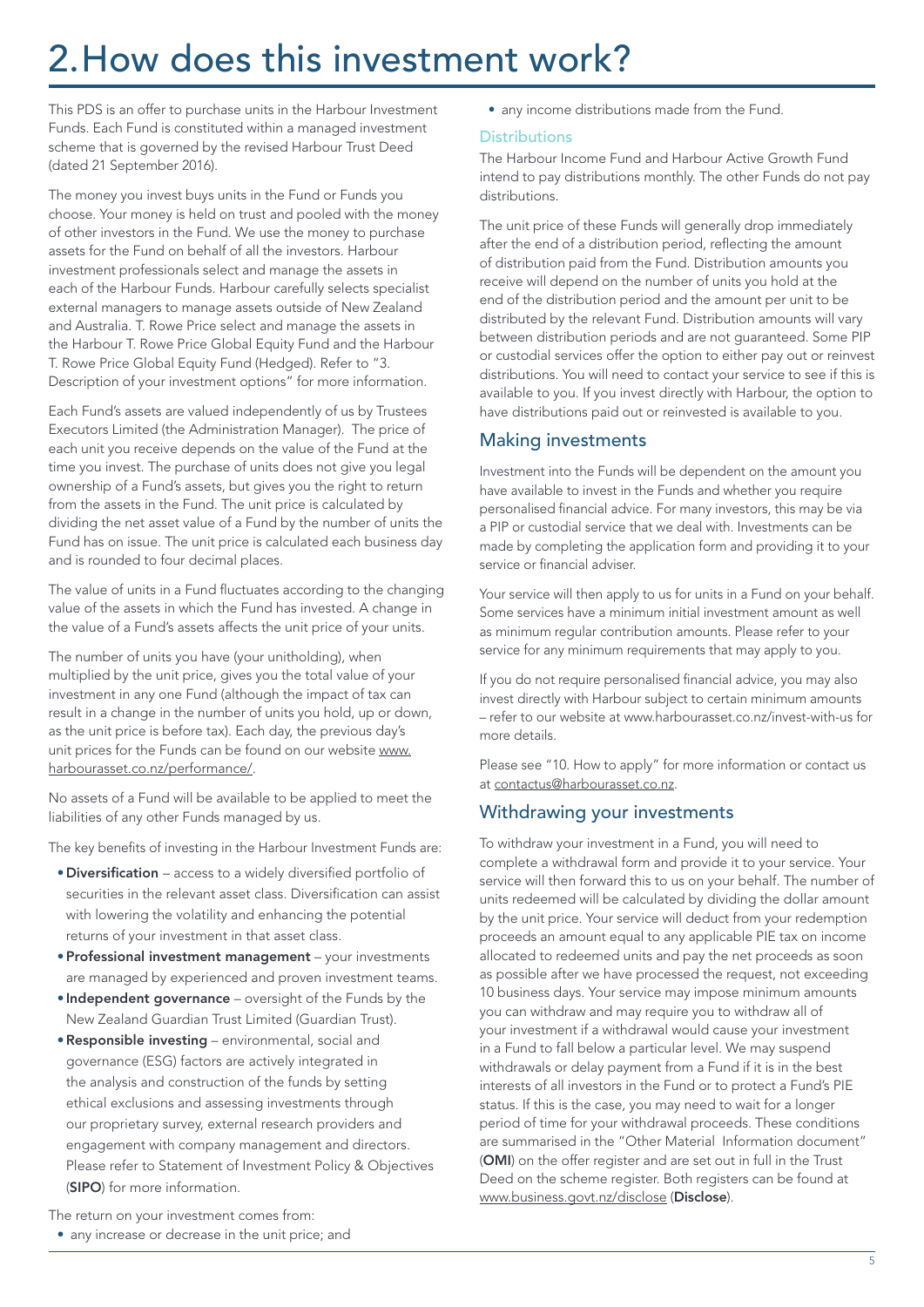### How to switch between Funds

You can switch between Harbour Investment Funds as often as you like by completing the relevant form and providing it to your service. You will need to contact your service to ensure their minimum switch amount has been met or the required balance is maintained in a Fund. A switch is essentially a withdrawal

from one fund and an application into another. As such, any PIE tax will be deducted from the withdrawal with the remaining proceeds applied to the new Fund. There is no charge for switching.

In some market conditions, Harbour may apply a buy-sell spread to investments, withdrawals or switches in some Funds. See section 5 for more information on buy-sell spreads.

# 3[.D](1.Key)escription of your investment option(s)

| <b>FUND</b><br><b>NAME</b>                                                  | <b>SUMMARY OF INVESTMENT</b><br><b>OBJECTIVES AND STRATEGY</b>                                                                                                                                                                                                                                                                                                                                                                                                                                                                                                                                                                                                                                                                                                                                |                                                                                                                                                                                                                                                                                                                                                                                                                                                                                                                                                                                                                                                                                                                                                                                                                                                                                                                                                                                                                                                                                                                                                                                                                                                                                                                                                                                                                                                                                                                                                                                                                | TARGET<br><b>INVESTMENT MIX</b>                      |                                                       | <b>RISK</b><br><b>CATEGORY</b>                                     |                                                                 | <b>MINIMUM</b><br><b>SUGGESTED</b><br><b>INVESTMENT</b><br><b>TIMEFRAME</b> |
|-----------------------------------------------------------------------------|-----------------------------------------------------------------------------------------------------------------------------------------------------------------------------------------------------------------------------------------------------------------------------------------------------------------------------------------------------------------------------------------------------------------------------------------------------------------------------------------------------------------------------------------------------------------------------------------------------------------------------------------------------------------------------------------------------------------------------------------------------------------------------------------------|----------------------------------------------------------------------------------------------------------------------------------------------------------------------------------------------------------------------------------------------------------------------------------------------------------------------------------------------------------------------------------------------------------------------------------------------------------------------------------------------------------------------------------------------------------------------------------------------------------------------------------------------------------------------------------------------------------------------------------------------------------------------------------------------------------------------------------------------------------------------------------------------------------------------------------------------------------------------------------------------------------------------------------------------------------------------------------------------------------------------------------------------------------------------------------------------------------------------------------------------------------------------------------------------------------------------------------------------------------------------------------------------------------------------------------------------------------------------------------------------------------------------------------------------------------------------------------------------------------------|------------------------------------------------------|-------------------------------------------------------|--------------------------------------------------------------------|-----------------------------------------------------------------|-----------------------------------------------------------------------------|
| Harbour<br>Income Fund                                                      | Objective: To exceed the Official Cash Rate (OCR) plus 3.5% pa over rolling<br>3-year periods.<br>Benchmark: 68% S&P/NZX A Grade Corporate Bond Total Return Index; 16%<br>S&P/ASX200 Industrials Index (100% hedged to NZ dollars); and 16% S&P/<br>NZX Portfolio Index.<br>Strategy: The Fund will invest predominantly in a range of fixed income and<br>equity securities that are compatible with generating a favourable level of<br>income through different economic environments.                                                                                                                                                                                                                                                                                                    |                                                                                                                                                                                                                                                                                                                                                                                                                                                                                                                                                                                                                                                                                                                                                                                                                                                                                                                                                                                                                                                                                                                                                                                                                                                                                                                                                                                                                                                                                                                                                                                                                | 32%                                                  | 8%<br>10%<br>50%                                      | 3<br>This Fund has a<br>medium level of<br>volatility              |                                                                 | Medium to long<br>term investment<br>horizon<br>Minimum 5 years             |
| Harbour<br>Active<br>Growth Fund                                            | Objective: To exceed the Official Cash Rate (OCR) plus 5% over rolling 5-year<br>periods.<br>Benchmark: 5% S&P/NZX Bank Bills 90-day Index, 25% Bloomberg Composite<br>0+ Year Index, 10% S&P/NZX All Real Estate Index, 22.5% S&P/NZX 50 Index,<br>7.5% S&P/ASX 200 Index (50% hedged to NZD), 30% MSCI All Country World<br>Index (unhedged).<br>Strategy: The Fund is designed to provide investors exposure to a wide range<br>of domestic and global assets. The Fund invests approximately two thirds in<br>growth assets such as shares, property and infrastructure and approximately<br>a third into more defensive assets which will predominantly be made up<br>of investment grade bonds. The Manager will use active management to<br>enhance returns and manage downside risks. |                                                                                                                                                                                                                                                                                                                                                                                                                                                                                                                                                                                                                                                                                                                                                                                                                                                                                                                                                                                                                                                                                                                                                                                                                                                                                                                                                                                                                                                                                                                                                                                                                | 30%<br>25%                                           | 30%<br>0%<br>5%                                       | $\overline{4}$<br>This Fund has a<br>medium level of<br>volatility |                                                                 | Medium to long<br>term investment<br>horizon<br>Minimum 5 years             |
| Harbour<br>Sustainable<br>Impact Fund                                       | <u>sdgs.un.org</u> .<br>NZD).                                                                                                                                                                                                                                                                                                                                                                                                                                                                                                                                                                                                                                                                                                                                                                 | Objective: To exceed the Official Cash Rate (OCR) plus 4% over rolling<br>$\overline{4}$<br>5%<br>17.5%<br>5-year periods. The impact objectives are to make measurable positive<br>This Fund has a<br>influence on UN Sustainable Development Goals which could include climate,<br>horizon<br>22.5%<br>medium level of<br>natural capital, resource sustainability, wellness, social inclusion and thriving<br>volatility<br>communities and infrastructure. More information on the goals is contained at<br>Benchmark: A composite benchmark which reflects the asset allocation of the<br>Fund as follows: 5% S&P/NZX Bank Bills 90-day Index, 35% S&P/NZX A-Grade<br>20%<br>35%<br>Corporate Bond Total Return Index, 15% S&P/NZX 50 Portfolio Index, 10%<br>S&P/ASX 200 Index (50% hedged to NZD), 17.5% MSCI All Country World<br>Index (unhedged), 17.5% MSCI All Country World Index (100% hedged to<br>Strategy: The Fund is designed to provide investors with exposure to a<br>diversified range of global and domestic investments which make a positive<br>environmental or social impact while aiming to exceed the return benchmark.<br>All investments are assessed against the United Nations Sustainable<br>Development Goals (SDGs). The Fund invests approximately 60% invested in<br>growth assets such as impact global and domestic public and private equities<br>and approximately 40% into more defensive assets, predominantly impact<br>and green bonds that meet our research criteria. The Manager will use active<br>management to enhance returns and manage downside risks. |                                                      |                                                       |                                                                    | Medium to long<br>term investment<br>Minimum 5 years            |                                                                             |
| Harbour<br>T. Rowe Price<br><b>Global Equity</b><br>Fund                    | 2%<br>5<br>Objective: To provide long-term capital appreciation by investing primarily<br>This Fund has a<br>in a portfolio of securities of companies which are traded, listed or due to be<br>listed, on recognised exchanges and/or markets throughout the world. The<br>higher level of<br>horizon<br>Fund's foreign currency exposure is unhedged.<br>volatility<br>Benchmark: MSCI All Country World Index (unhedged).<br>Strategy: The Fund invests in a broadly diversified portfolio of global equities,<br>98%<br>typically comprising around 150 stocks.                                                                                                                                                                                                                           |                                                                                                                                                                                                                                                                                                                                                                                                                                                                                                                                                                                                                                                                                                                                                                                                                                                                                                                                                                                                                                                                                                                                                                                                                                                                                                                                                                                                                                                                                                                                                                                                                | Medium to long<br>term investment<br>Minimum 5 years |                                                       |                                                                    |                                                                 |                                                                             |
| Harbour<br>T. Rowe<br><b>Price Global</b><br><b>Equity Fund</b><br>(Hedged) | 5%<br>Objective: To provide long-term capital appreciation by investing primarily<br>in a portfolio of securities of companies which are traded, listed or due to be<br>listed, on recognised exchanges and/or markets throughout the world. The<br>Fund's foreign currency exposure is fully hedged to New Zealand dollars.<br>Benchmark: MSCI All Country World Index (100% hedged to NZD).<br>Strategy: The Fund invests in a broadly diversified portfolio of global equities,<br>95%<br>typically comprising around 150 stocks.                                                                                                                                                                                                                                                          |                                                                                                                                                                                                                                                                                                                                                                                                                                                                                                                                                                                                                                                                                                                                                                                                                                                                                                                                                                                                                                                                                                                                                                                                                                                                                                                                                                                                                                                                                                                                                                                                                |                                                      | 5<br>This Fund has a<br>higher level of<br>volatility |                                                                    | Medium to long<br>term investment<br>horizon<br>Minimum 5 years |                                                                             |
|                                                                             | NZ fixed interest<br>Cash & cash equivalents                                                                                                                                                                                                                                                                                                                                                                                                                                                                                                                                                                                                                                                                                                                                                  | Intl fixed interest                                                                                                                                                                                                                                                                                                                                                                                                                                                                                                                                                                                                                                                                                                                                                                                                                                                                                                                                                                                                                                                                                                                                                                                                                                                                                                                                                                                                                                                                                                                                                                                            | Australasian equities                                | Intl equities                                         | Listed property                                                    |                                                                 | Other                                                                       |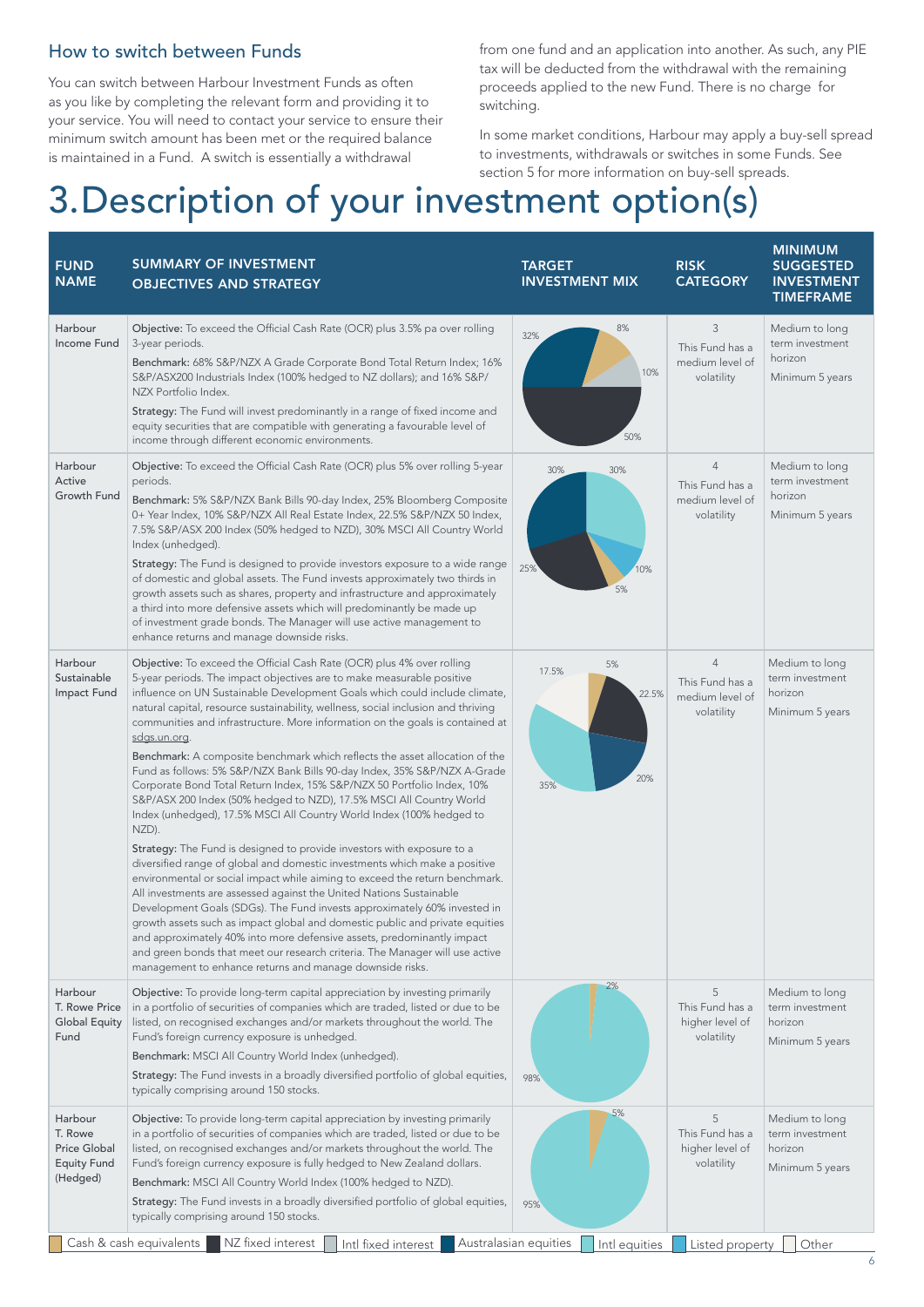#### Target investment mix

Each Fund has a long term target investment mix & investment limits within various asset classes to which the portfolios are managed. The actual investment mix will vary from the target investment mix, depending on many factors. Actual and target mix will be published each quarter in the relevant Fund update. Some of the Funds seek to achieve their objective by investing directly into wholesale Funds. For further information about each Fund's structure, investment limits & permitted investments, please refer to the SIPO on Disclose.

#### Changes to the SIPO

We can make changes to the SIPO for each Fund in accordance with the Trust Deed and the Financial Markets Conduct Act 2013. Before making changes to the SIPO, we will consider if the changes are in your best interests and consult with the Supervisor. We will give notice of changes to unit holders of the

relevant Fund prior to effecting any material changes. The most current SIPO can be found on Disclose.

#### Benchmark (or Market Index)

The term benchmark used in the table above, and throughout the documents, means the standard against which the performance of the Fund is measured. For each Fund, the market index or combined market indices used to measure the performance (the Fund's Benchmark) can be seen. Our use of the various market indices referred to here are subject to certain terms, conditions and disclaimers as described in the OMI, on Disclose.

Further information about the assets in the Funds can be found in the fund updates on our website [www.harbourasset.co.nz.](http://www.harbourasset.co.nz)

# 4[.W](1.Key)hat are the risks of investing?

#### Understanding the risk indicator

Managed funds in New Zealand must have a standard risk indicator. The risk indicator is designed to help investors understand the uncertainties both for loss and growth that may affect their investment. You can compare funds using the risk indicator.

An example risk indicator is below.



The risk indicator for each Fund can be found on page 3 of this PDS. The risk indicator is rated from 1 (low) to 7 (high). The rating reflects how much the value of the Fund's assets goes up and down (volatility). A higher risk generally means higher potential returns over time, but more ups and downs along the way.

To help you clarify your own attitude to risk, you can seek financial advice or work out your risk profile at [www.sorted.org.nz/tools/investor-kickstarter](http://www.sorted.org.nz/tools/investor-kickstarter)

Note that even the lowest category does not mean a risk-free investment, and there are other risks (see "Other specific risks") that are not captured by this rating.

This risk indicator is not a guarantee of a Fund's future performance. The risk indicator is based on the returns data for the five years to 31 January 2022.

While risk indicators are usually relatively stable, they do shift from time to time. You can see the most recent risk indicator in the latest quarterly fund update for these Funds (once available).

### General investment risks

Some of the things that may cause a Fund's value to move up and down, which affect the risk indicator, are:

Investment return risk – you may not receive the returns that you expect, and the capital value of your investment may end up less than originally invested (or may be lost in full), because the market value of the assets owned by the Fund(s) can move up or down.

Manager Specific risk – risk relating to us as a company and the risks around how we manage and operate our business, including the making of investment decisions. This includes our company specific risk (changes to our operations and ownership structure), key personnel & service provider risk.

Currency risk – for Funds that invest into non-NZ dollar denominated equities or bonds, currency risk may affect the value of investments due to movements in foreign exchange rates. The currency management policy (or hedging) for each Fund is detailed in the SIPO.

Performance risk – past performance is no guarantee of future performance. There is a risk that a Fund may not achieve its investment objectives or provide the same level of historical performance in the future.

### Other specific risks

Liquidity risk - is the risk that you may not be able to fully realise your investment in a Fund when you need to. The Harbour Income Fund, Harbour Active Growth Fund and Harbour Sustainable Impact Fund can invest in underlying funds, loans and securities that may exhibit poor liquidity particularly in adverse market environments. Securities held by Harbour's other Funds may also experience liquidity risk.

External manager risk - The Harbour Income Fund, the Harbour Active Growth Fund and Harbour Sustainable Impact Fund may allocate to external managers. There is a risk that these external managers could underperform or fail to achieve the objectives specified in their fund guidelines or policies.

More information on these and other risks we believe you should carefully consider before making your investment can be found in the OMI on Disclose.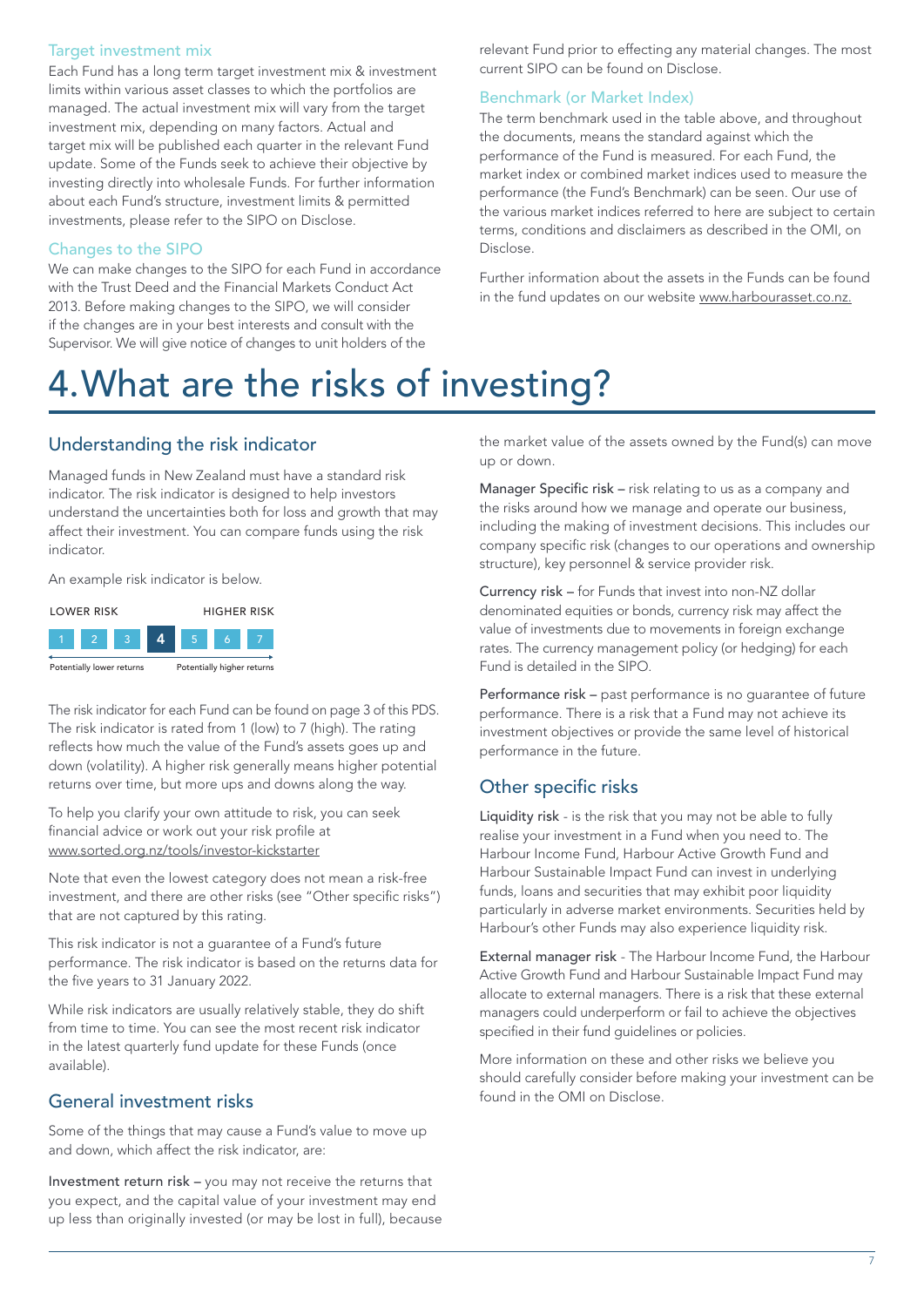# 5.What are the fees?

You will be charged fees for investing in the Funds. Fees are deducted from your investment and will reduce your returns. If we invest in other funds, those funds may also charge fees. The fees you pay will be charged in the form of regular

charges – for example annual fund charges. Small differences in these fees can have a big impact on your investment over the long term.

#### Estimated total annual fund charges are made up of:

| <b>FUND NAME</b>                                  | <b>MANAGEMENT</b><br>FEE.<br>EX.GST | <b>ESTIMATE OF</b><br><b>OTHER FEES</b><br>EX.GST | PERFORMANCE<br>FEE. | <b>ESTIMATED TOTAL</b><br><b>ANNUAL FUND</b><br>CHARGES*<br>EX.GST |
|---------------------------------------------------|-------------------------------------|---------------------------------------------------|---------------------|--------------------------------------------------------------------|
| Harbour Income Fund                               | 0.54%                               | 0.09%                                             | $0\%***$            | 0.63%                                                              |
| Harbour Active Growth Fund**                      | 0.83%                               | 0.12%                                             | $0\%***$            | 0.95%                                                              |
| Harbour Sustainable Impact Fund                   | 1.03%                               | 0.17%                                             | $0\%***$            | 1.20%                                                              |
| Harbour T. Rowe Price Global Equity Fund          | 1.10%                               | $0.07\%$                                          | N/A                 | 1.17%                                                              |
| Harbour T. Rowe Price Global Equity Fund (Hedged) | 1.04%                               | 0.15%                                             | N/A                 | 1.19%                                                              |

\* Estimated Total Annual Fund Charges are a percentage of Net Asset Value of a Fund and include an estimate of applicable underlying fund charges. Actual charges for the most recent<br>financial year are available in the late

\*\* The Harbour Active Growth Fund may invest in Funds that are managed by Harbour and external managers. Fees for Harbour Funds and external managers will be rebated back to the<br>Funds, however, if a performance fee is char process refer to the OMI.

\*\*\* These may invest in Funds that are managed by Harbour and external managers. As at the date of this document, these Funds have a performance fee estimate of 0%, because there is<br>no performance fee accrued to date. Howe For more information on the basis of estimation of fees, underlying fees, performance fees and expenses, see the OMI.

### Management fee

We charge an annual management fee (plus GST, as applicable) to each Fund. This fee covers the investment management of the Fund. These fees are accrued daily in each Fund's unit price. We are responsible, from the proceeds of the management fee, for the payment of the other fees (such as Supervisor fees and the outsourced fund administration functions) of the Fund. For the purposes of this document, we have provided an estimate of what these administration charges are within the Other fees section.

#### Other fees

As alluded to in "Management fee" above, we are responsible for the other fees. These charges (plus GST, as applicable) cover the general management of a Fund e.g. Supervisor fees and the outsourced fund administration functions of unit pricing, investment accounting, registry and custody, legal, and audit fees, and costs required to comply with relevant legislation. These charges are an estimate. Actual charges for the most recent financial year are available in the latest quarterly fund update.

### Buy-sell spreads

In some market conditions, it may be necessary for Harbour to apply a buy-sell spread in some Funds in order to ensure fairness between all unitholders. Buy-sell spreads are not a fee paid to the Manager, but are a cost retained by a fund to cover higherthan-usual transaction costs due to market conditions that arise from each investor's investment or withdrawal. Please refer to the OMI, and on Harbour's website at [www.harbourasset.co.nz/](http://www.harbourasset.co.nz/performance/buy-sell-spreads) [performance/buy-sell-spreads](http://www.harbourasset.co.nz/performance/buy-sell-spreads)/, for further details.

### Example of how fees apply to an investor

*Joe invests \$10,000 in the Harbour T. Rowe Price Global Equity Fund. He is not charged an establishment fee or contribution fee.*  *This brings the starting value of his investment to \$10,000.*

*He is charged a management fee and other expenses, which work out to about \$117 (1.17% of \$10,000). These fees might be more or less if his account balance has increased or decreased over the year.*

*Joe may also be charged a performance-based fee if his fund charges a performance-based fee and earned more than its target. The Harbour T. Rowe Price Global Equity Fund in which Joe invests, does not charge a performance-based fee.*

#### Estimated total fees for the first year

| Individual Action Fees | Snil               |
|------------------------|--------------------|
| Fund charges           | \$117              |
| Other charges          | <i><u>Snil</u></i> |

*See the latest fund update for an example of the actual returns and fees investors were charged over the past year.*

*Note that you may incur additional fees from the PIP or custodial service you use.*

*This example applies only to the Harbour T. Rowe Price Global Equity Fund. If you are considering investing in other Funds, this example may not be representative of the actual fees you may be charged.*

#### The fees can be changed

The existing fees may be changed or new fees imposed in accordance with the Trust Deed and applicable law.

We must publish a quarterly fund update for each Fund showing the fees actually charged during the most recent year. Fund updates, including past updates, are available at [www.](http://www.harbourasset.co.nz) [harbourasset.co.nz.](http://www.harbourasset.co.nz)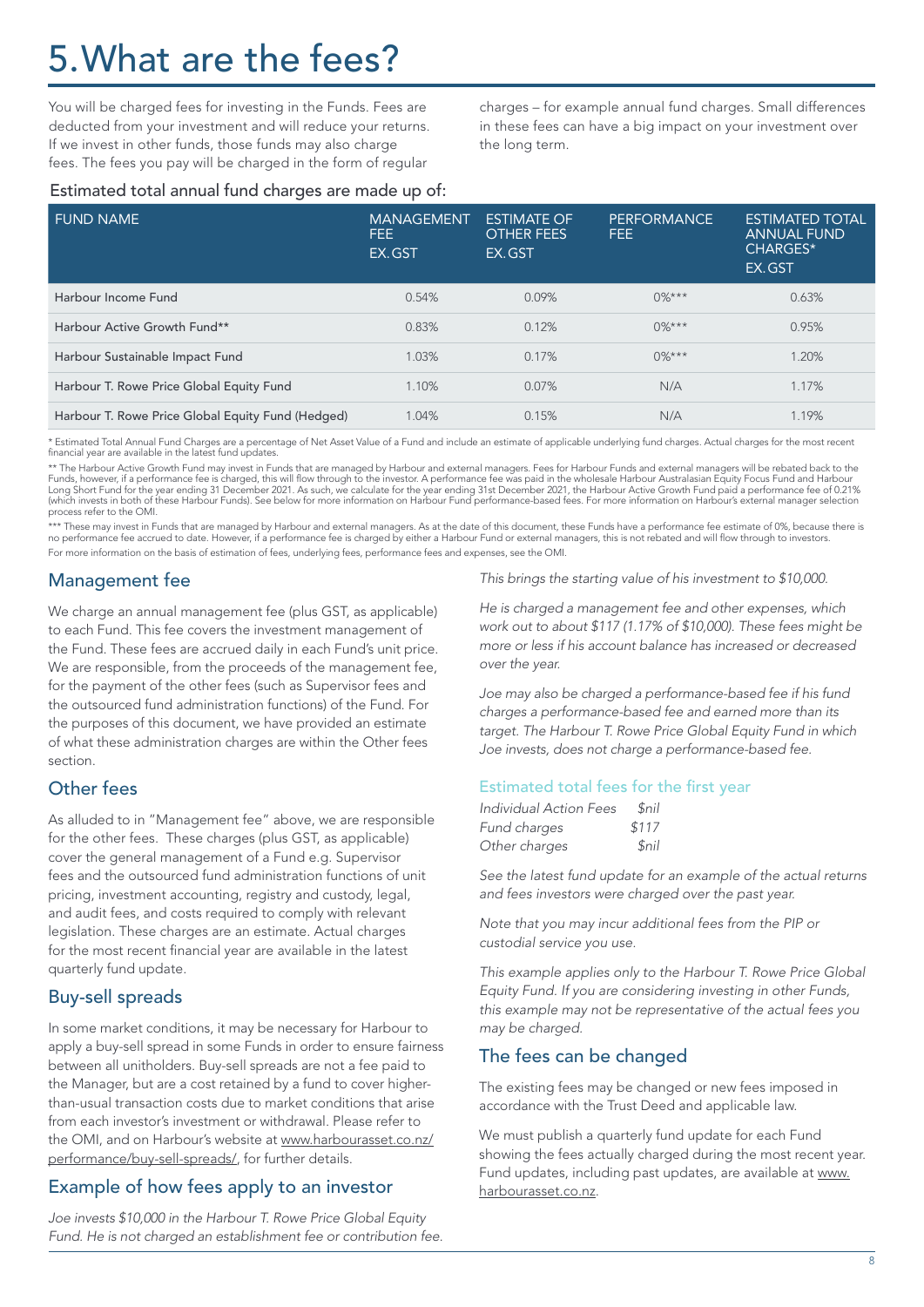# 6.What taxes will you pay?

Each Fund is a portfolio investment entity (PIE). The amount of tax you pay is based on your prescribed investor rate (PIR). To determine your PIR, go to [www.ird.govt.nz/roles/portfolio](https://www.ird.govt.nz/roles/portfolio-investment-entities/using-prescribed-investor-rates)[investment-entities/using-prescribed-investor-rates](https://www.ird.govt.nz/roles/portfolio-investment-entities/using-prescribed-investor-rates).

If you are unsure of your PIR, we recommend you seek professional advice or contact the Inland Revenue Department. It is your responsibility to tell your service your PIR when you invest or if your PIR changes. If you do not tell your service,

# 7.Who is involved?

### About Harbour

Harbour is a specialist New Zealand based fund manager with a goal to be most trusted. We aim to do this by having experienced people with proven track records working closely as a team. Our investment team has an average of 20 years' experience.

We are a very research-focused team. We use this research to drive the active management of our portfolios, following a structured and tested process, with a careful eye to risk management.

a default rate may be applied. If the rate applied to your PIE income is lower than your correct PIR you will be required to pay any tax shortfall as part of the income tax year-end process. If the rate applied to your PIE income is higher than your PIR any tax over-withheld will be used to reduce any income tax liability you may have for the tax year and any remaining amount will be refunded to you. For more information on taxation please refer to the OMI on Disclose.

We can be contacted at:

Level 16, 171 Featherston Street WELLINGTON 6140 Telephone: 0800 460830 E-mail: contactus@harbourasset.co.nz

Information about key personnel for each Fund can be found in the OMI on Disclose or on our website [www.harbourasset.co.nz](http://www.harbourasset.co.nz).

#### Who else is involved?

|                           | <b>NAME</b>                                                                                                                                                                      | <b>ROLE</b>                                                                                                                                                            |
|---------------------------|----------------------------------------------------------------------------------------------------------------------------------------------------------------------------------|------------------------------------------------------------------------------------------------------------------------------------------------------------------------|
| Supervisor                | The New Zealand Guardian Trust Company Limited.                                                                                                                                  | Supervisor of the Harbour Investment Funds under the<br>Financial Markets Conduct Act 2013, responsible for<br>supervising us as Manager of the Funds.                 |
| Custodian                 | The New Zealand Guardian Trust Company Limited (acting<br>through its nominee company NZGT (Harbour) Nominees Limited<br>or its appointed custodian, Trustee Executors Limited). | Holds the assets of the Funds on behalf of investors.                                                                                                                  |
| Administration<br>Manager | Trustees Executors Limited                                                                                                                                                       | Appointed by us to provide various administration functions<br>in respect of the Funds, including registry, unit pricing and<br>investment accounting.                 |
| Manager                   | External Investment T. Rowe Price International Ltd                                                                                                                              | Appointed by us to act as external investment manager of the<br>Harbour T. Rowe Price Global Equity Fund and the Harbour T.<br>Rowe Price Global Equity Fund (Hedged). |
| Auditor                   | <b>KPMG</b>                                                                                                                                                                      | Auditors of the Scheme and the Funds.                                                                                                                                  |

# 8.How to complain

Any complaints about the Funds can be made to us at the contact address in"7. Who is involved?".

You can also complain to the Supervisor at:

Guardian Trust

Location: Level 14, 191 Queen Street, Auckland 1010

Write to: The New Zealand Guardian Trust Company Limited, PO Box 274, Auckland 1140

Phone: (09) 909 5100

#### Email: CT-Auckland@nzgt.co.nz

The Supervisor and Harbour are members of Financial Services Complaints Limited's Dispute Resolution Service which is an independent dispute resolution scheme approved originally by the Ministry of Consumer Affairs, now MBIE.

If you have made a complaint to us and it has not been resolved within 40 days or if you are dissatisfied with the proposed resolution, you can refer it to:

Financial Services Complaints Limited (FSCL) Level 4, 101 Lambton Quay PO Box 5967 WELLINGTON 6145 (Call Free) 0800 347257 (Wellington) (04) 472FSCL (472 3725)

FSCL will not charge a fee to any complainant to investigate or resolve a complaint. Further information about referring a complaint to FSCL can be found at www.fscl.org.nz.